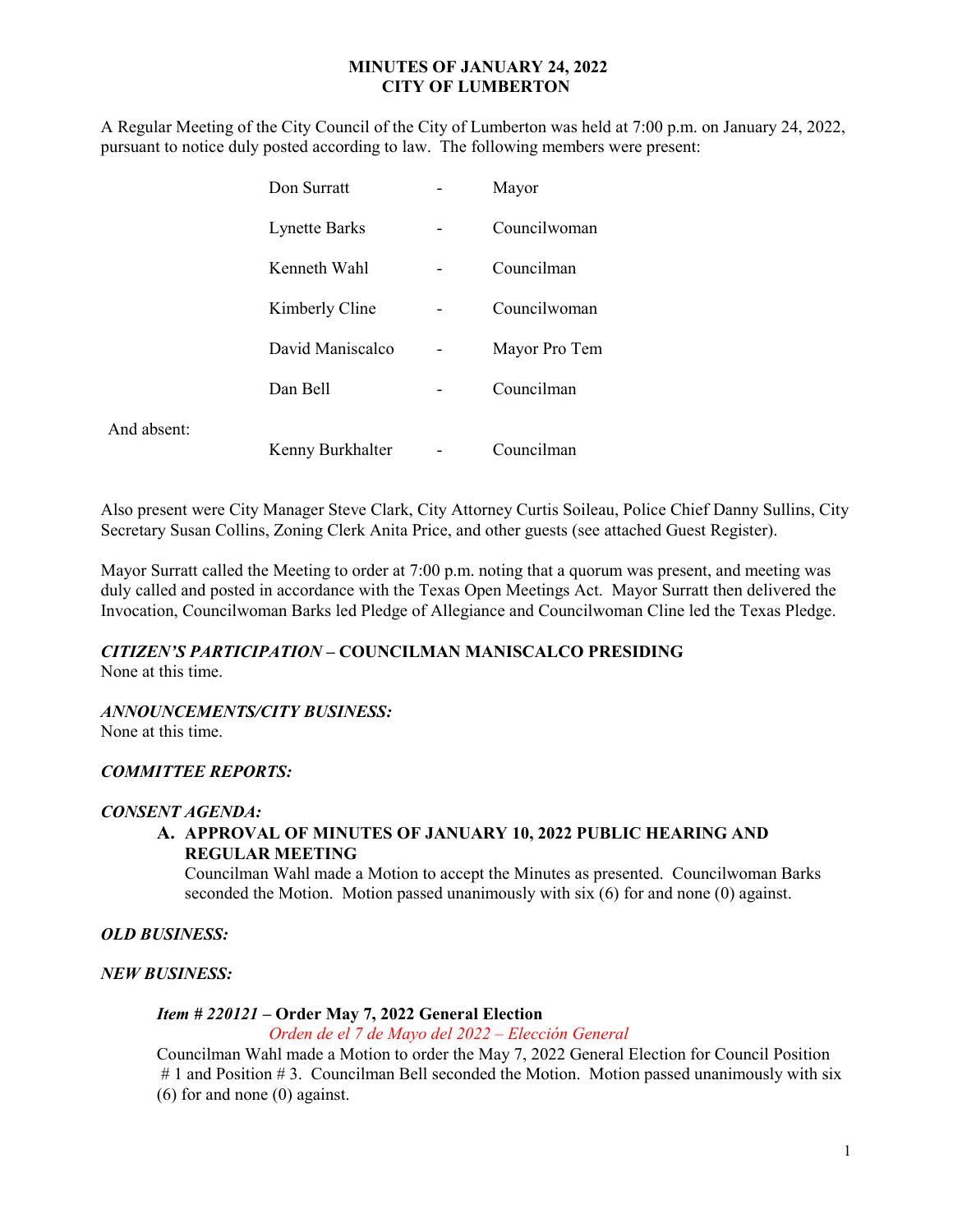El concejal Wahl presentó una moción para ordenar las elecciones generales del 7 de mayo de 2022 para un cargo en el Concejo # 1 y Posición # 3. El Concejal Bell secundó la Moción. Moción aprobada por unanimidad con seis (6) a favor y ninguno (0) en contra

# Item # 220122 – Discussion and Possible Action – First Reading – Ordinance 22-1260 – Regulating Speed on US 69 and Curve Feeder Road Connecting US 69 & US 96

 Councilman Bell made a Motion to accept the First Reading – Ordinance 22-1260 as presented. Councilwoman Cline seconded the Motion. Motion passed unanimously with six (6) for and none (0) against.

## MONTHLY REPORTS:

Financial Reports for November and December 2021 were review and discussed at this time.

### MAYOR'S REPORT:

None at at this time.

### CITY MANAGER'S REPORT:

None at this time.

### POLICE CHIEF'S REPORT:

None at this time.

#### EXECUTIVE SESSION:

Council did not enter into closed Executive Session.

### ACTION ON EXECUTIVE SESSION ITEMS:

None at this time.

#### PERSONNEL:

#### ITEMS FOR FUTURE AGENDA:

None at this time.

#### ADJOURNMENT:

 There being no further business, Councilman Wahl made a Motion to adjourn the meeting. Councilwoman Barks seconded the Motion. Motion passed unanimously with six (6) for and none (0) against. The meeting adjourned at 7:40 p.m.

> DON SURRATT MAYOR

 $\mathcal{L}_\text{max}$  and the contract of the contract of the contract of the contract of the contract of the contract of the contract of the contract of the contract of the contract of the contract of the contract of the contrac